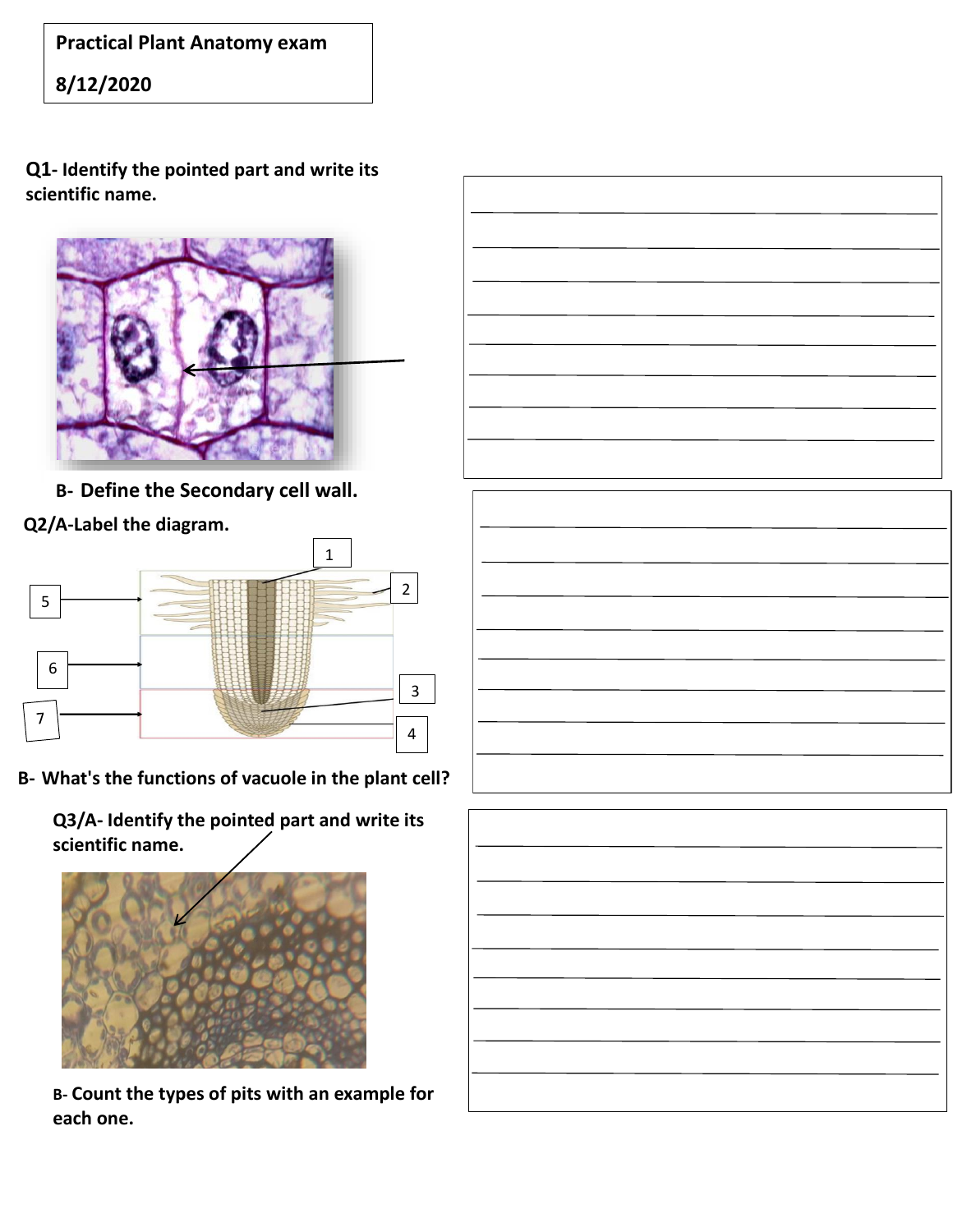**Q4/A- Identify the pointed part and write its scientific name.**



**B-Define the Golgi apparatus.**

## **Q5/A- Identify the pointed part and write its scientific name.**



**B-Define the Lithocyte cell .**

**Q6/A- Identify the pointed part and write its scientific name.**



**B-Write the apical meristematic tissue layers in stem**

**Q7/A- Identify the pointed part and write its scientific name.**



**B- Count the types of permanent tissues, with an example for each one.**